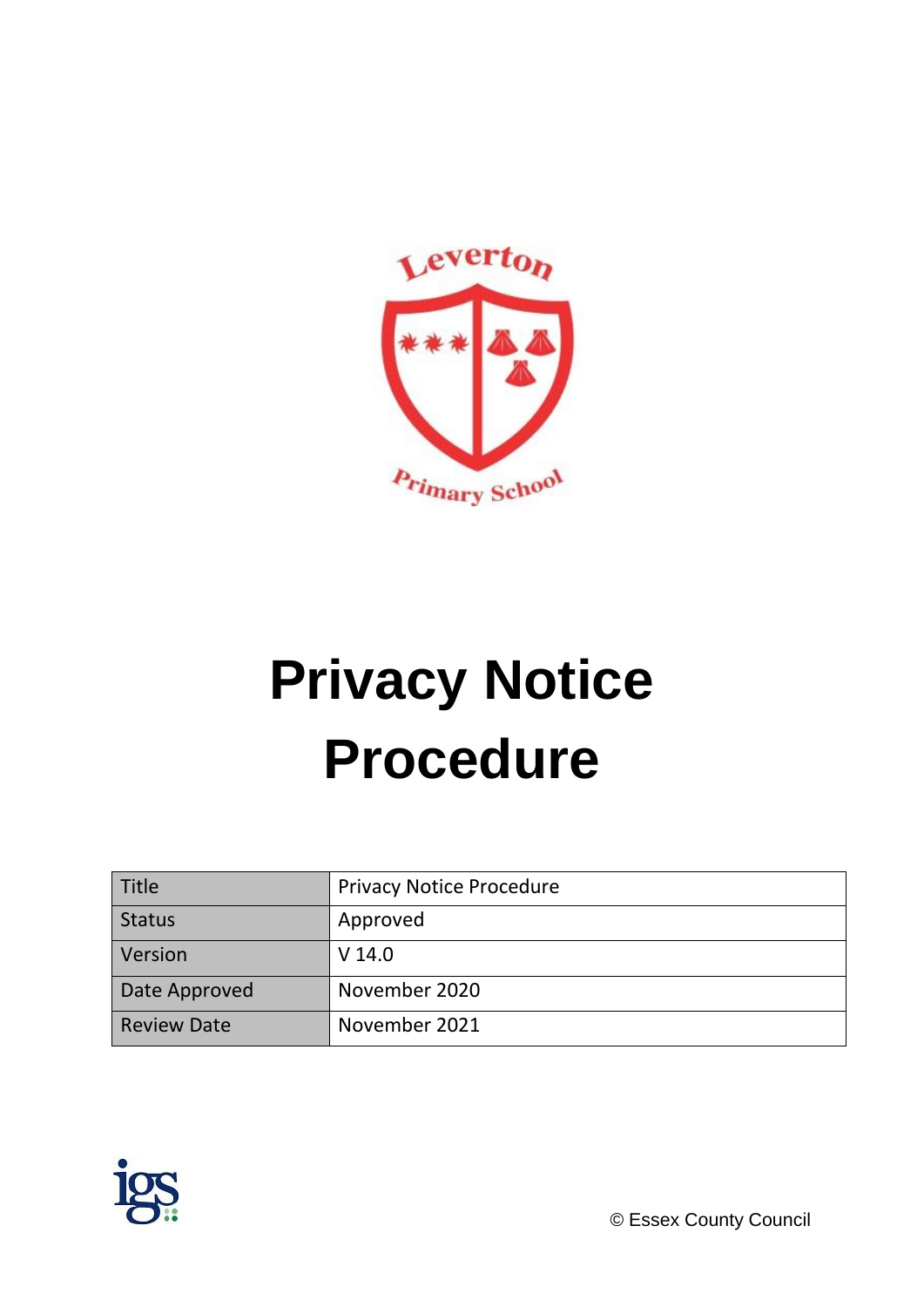# Contents

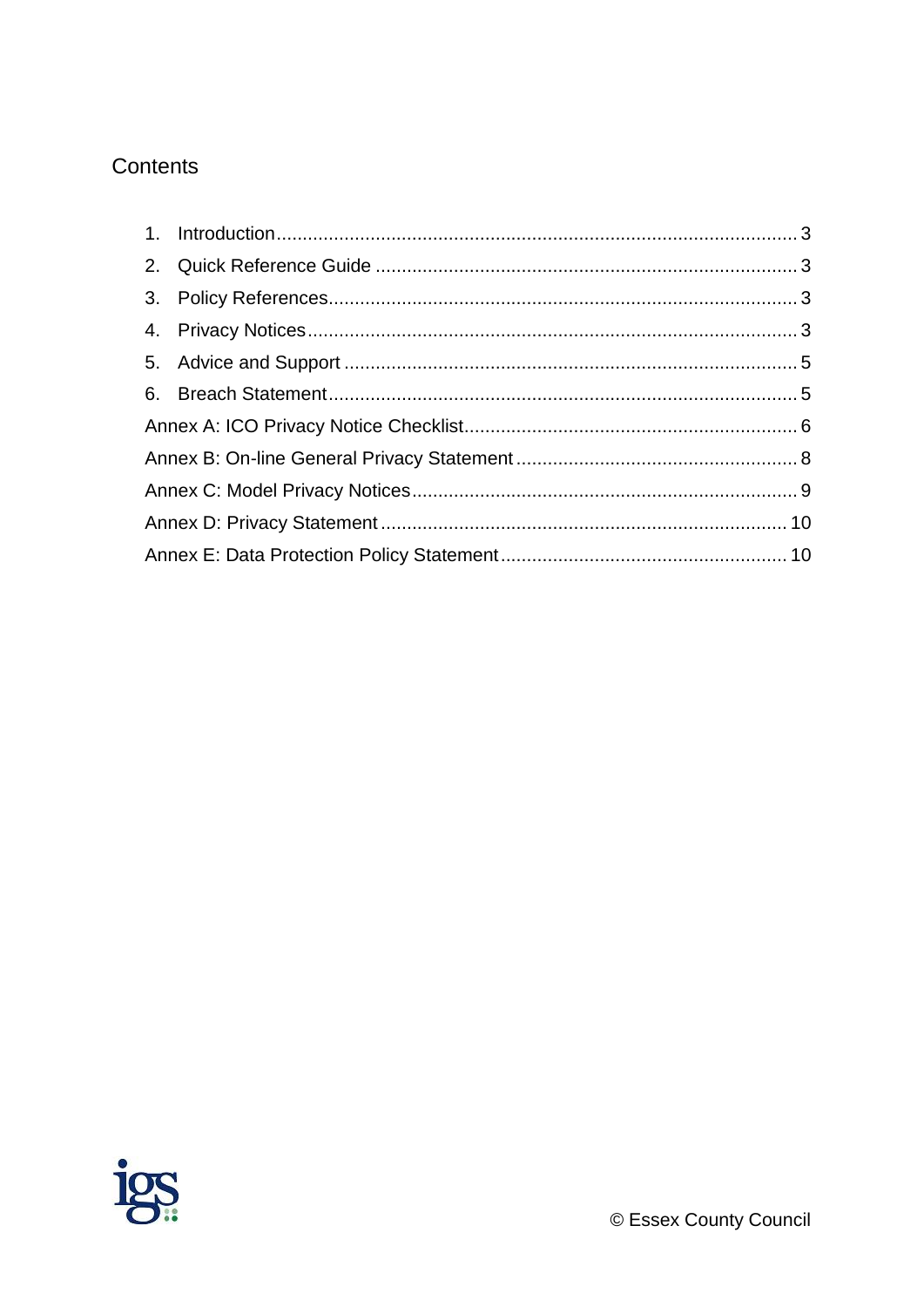# <span id="page-2-0"></span>**1. Introduction**

The Data Protection Act 2018 which applies the General Data Protection Regulation 2016 requires organisations who process personal data to be transparent about that use and provide individuals with information which explains how their personal data is used by the organisation.

#### <span id="page-2-1"></span>**2. Quick Reference Guide**

- The law requires you to have clear, transparent notices advising individuals how you are using their personal data
- Review and publish the overarching privacy notice at Annex B
- Review and publish the service specific notices at Annex C
- Ensure any letters or forms which collect personal data carry a statement directing individuals to your online notices. see Annex D
- When processing special category personal data the law requires you to have in place a policy statement which should be published alongside your privacy notices. The statement can be found at Annex E

#### <span id="page-2-2"></span>**3. Policy References**

- 3.1.This procedure is a requirement of the following policies:
	- Data Protection Policy

#### <span id="page-2-3"></span>**4. Privacy Notices**

- 4.1.Where personal data is being obtained for us to process, whether from the Data Subject or a third party, then a Privacy Notice must be made available to provide assurance to the Data Subject over the legitimacy of the processing and what will be involved.
- 4.2.The law requires Notices to be concise, transparent, intelligible and easily accessible by the Data Subject. It should be written in clear and plain language, particularly if addressed to a child.
- 4.3.There must be no charge made to a Data Subject in order for them to be given access to a Notice



© Essex County Council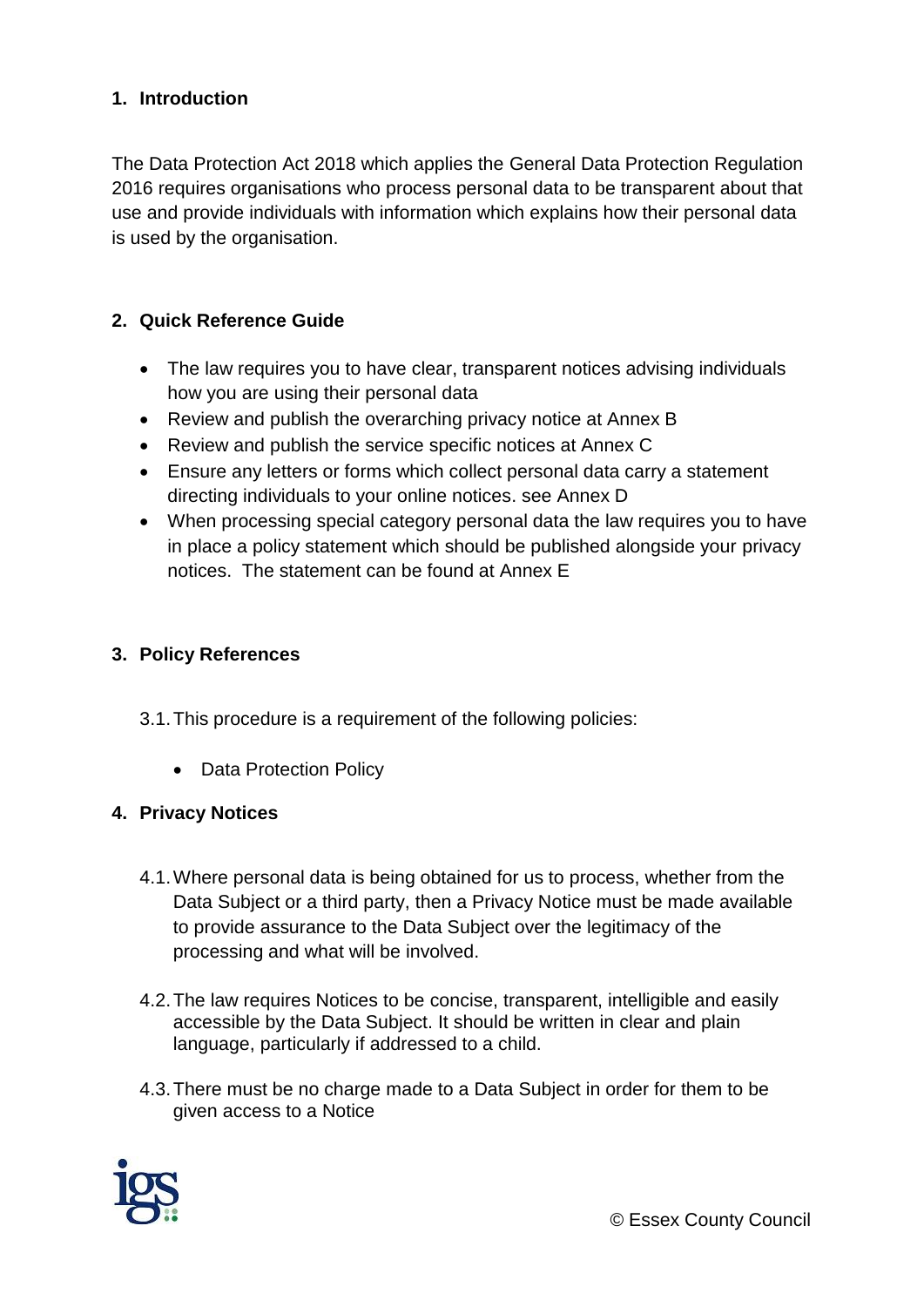- 4.4.The details that a Notice must contain are as follows:
	- 4.4.1. The Identity and contact details of the Data Controller, any Data Processors (if applicable) and the name of the responsible Data Protection Officer
	- 4.4.2. The purpose of processing and the legal basis supporting the processing
	- 4.4.3. (Where applicable) The legitimate Interests of the Data Contoller or 3rd Party
	- 4.4.4. Any third party recipient (or categories of recipients) of the data
	- 4.4.5. Any transfers to 3rd countries (i.e. outside the European Economic Area) and details of the adequate safeguards in place to secure the data and the Data Subject's rights.
	- 4.4.6. The retention period (or the criteria to be used to determine one) at the end of which it will no longer be necessary to process the data.
	- 4.4.7. Which of the Data Subject's rights will be applicable to the processing (or confirm that all rights are applicable)
	- 4.4.8. (If consent is being relied upon) Advise the Data Subject of their right to withdraw consent at any time
	- 4.4.9. Advise the Data Subject of their right to lodge a complaint with the Information Commissioner's Office if they have concerns over the processing
	- 4.4.10. Make the Data Subject aware of any automated decision making/ profiling being undertaken as a part of the processing and information about:
		- How decisions based on the data are made.
		- The significance and consequences of the decisions.
	- 4.4.11. (Where data is obtained directly from the Data Subject):
		- The specific statutory/ contractual requirement/ obligation
		- The consequences of not providing personal data
	- 4.4.12. (Where data is not obtained directly from the data subject)
		- Where the data is coming from and whether this is from publicly accessible sources
		- The categories of personal data

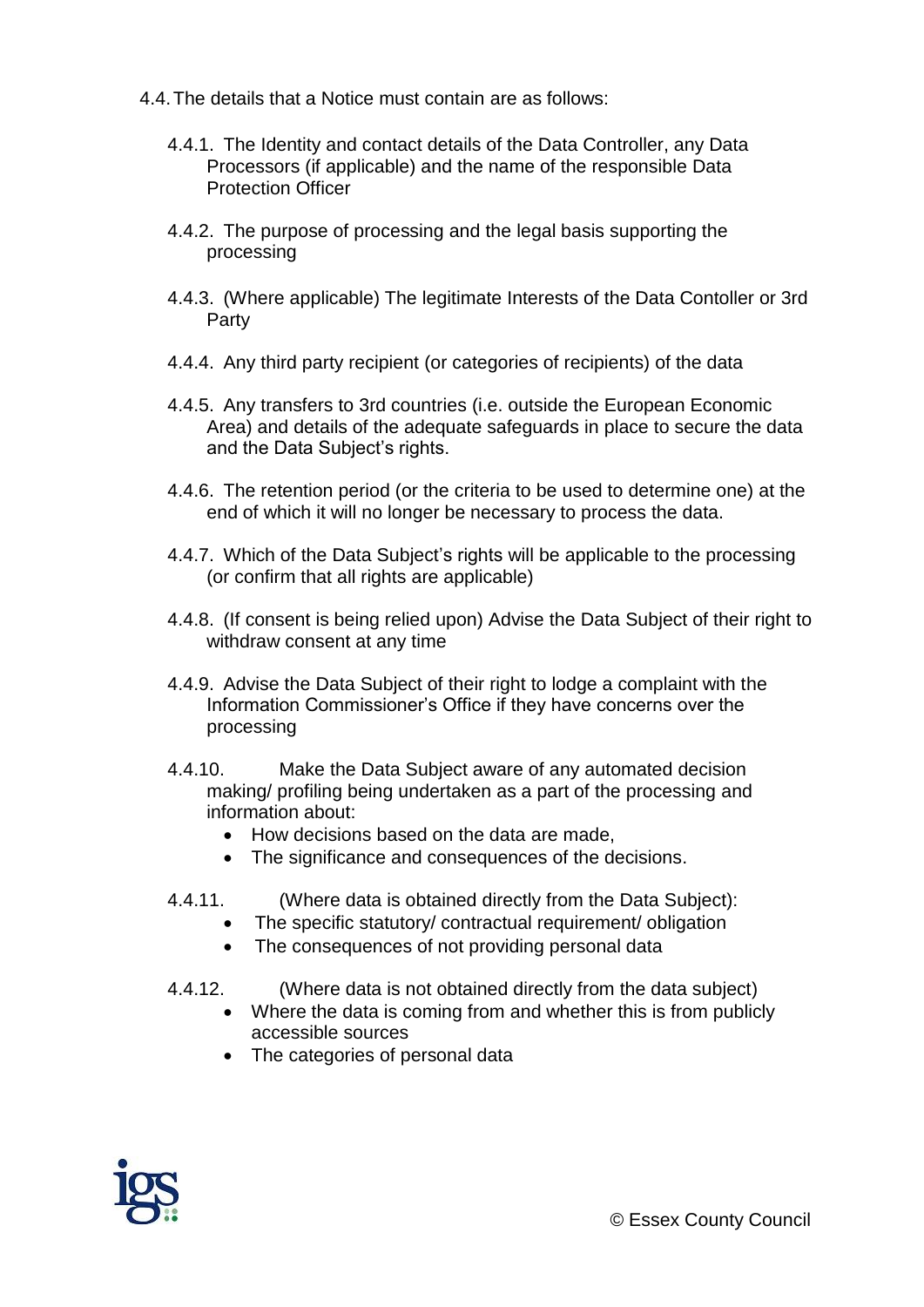4.5.The Notice must be available to the Data Subject:

| <b>Criteria</b>                                                           |                                                                      | <b>Action</b>                                                                   |
|---------------------------------------------------------------------------|----------------------------------------------------------------------|---------------------------------------------------------------------------------|
| if the data is being obtained directly from the<br>Data Subject           |                                                                      | At the time data is<br>obtained                                                 |
| if the data is not<br>being obtained<br>directly from the<br>Data Subject | (no additional criteria)                                             | Within a reasonable period<br>of having obtained the data<br>(within one month) |
|                                                                           | AND if data is to be<br>used to communicate<br>with the Data Subject | At the latest, when the first<br>communication takes place                      |
|                                                                           | AND is to be<br>disclosed to a third<br>party                        | At the latest, before the<br>data is disclosed.                                 |

# <span id="page-4-0"></span>**5. Advice and Support**

5.1.If you have any issues over the clarity of these procedures, how they should be applied in practice, require advice about exemptions from the requirements or have any suggestions for amendments, please contact your Data Protection Officer.

#### <span id="page-4-1"></span>**6. Breach Statement**

6.1.A breach of this procedure is a breach of Information Policy. Breaches will be investigated and may result in disciplinary action. Serious breaches of Policy may be considered gross misconduct and result in dismissal without notice, or legal action being taken against you.

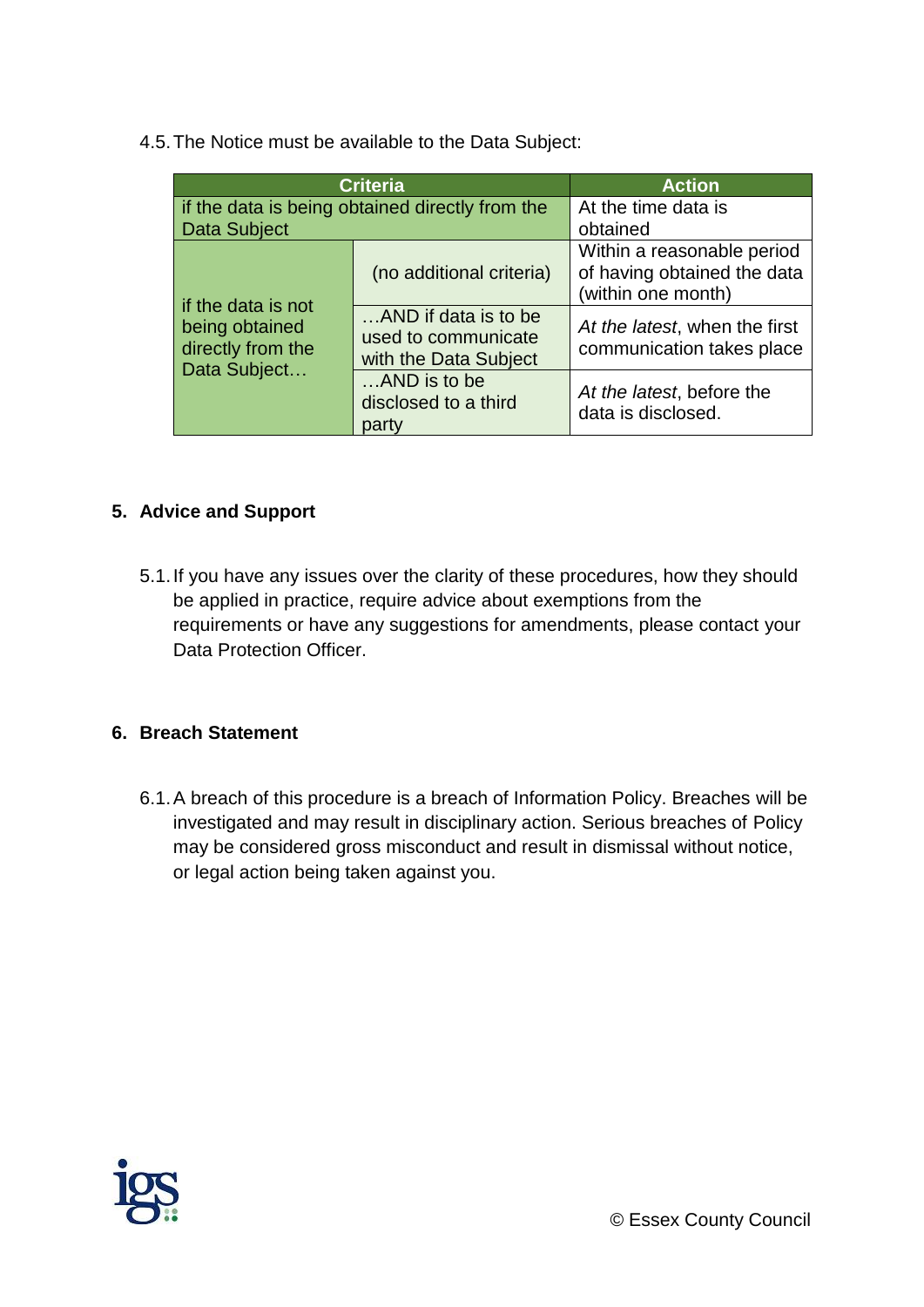# <span id="page-5-0"></span>**Annex A: ICO Privacy Notice Checklist**

This is also available at the following [link](https://ico.org.uk/for-organisations/data-protection-reform/overview-of-the-gdpr/individuals-rights/the-right-to-be-informed/)

| What information must be<br>supplied?                                                                                                             | Data<br>obtained directly<br>from data subject | Data not obtained<br>directly from data<br>subject |
|---------------------------------------------------------------------------------------------------------------------------------------------------|------------------------------------------------|----------------------------------------------------|
| Identity and contact details of<br>the controller and where<br>applicable, the controller's<br>representative) and the data<br>protection officer |                                                |                                                    |
| Purpose of the processing and<br>the legal basis for the<br>processing                                                                            |                                                |                                                    |
| The legitimate interests of the<br>controller or third party, where<br>applicable                                                                 |                                                |                                                    |
| Categories of personal data                                                                                                                       |                                                |                                                    |
| Any recipient or categories of<br>recipients of the personal data                                                                                 |                                                |                                                    |
| Details of transfers to third<br>country and safeguards                                                                                           |                                                |                                                    |
| Retention period or criteria<br>used to determine the<br>retention period                                                                         |                                                |                                                    |
| The existence of each of data<br>subject's rights                                                                                                 |                                                |                                                    |
| The right to withdraw consent<br>at any time, where relevant                                                                                      |                                                |                                                    |



© Essex County Council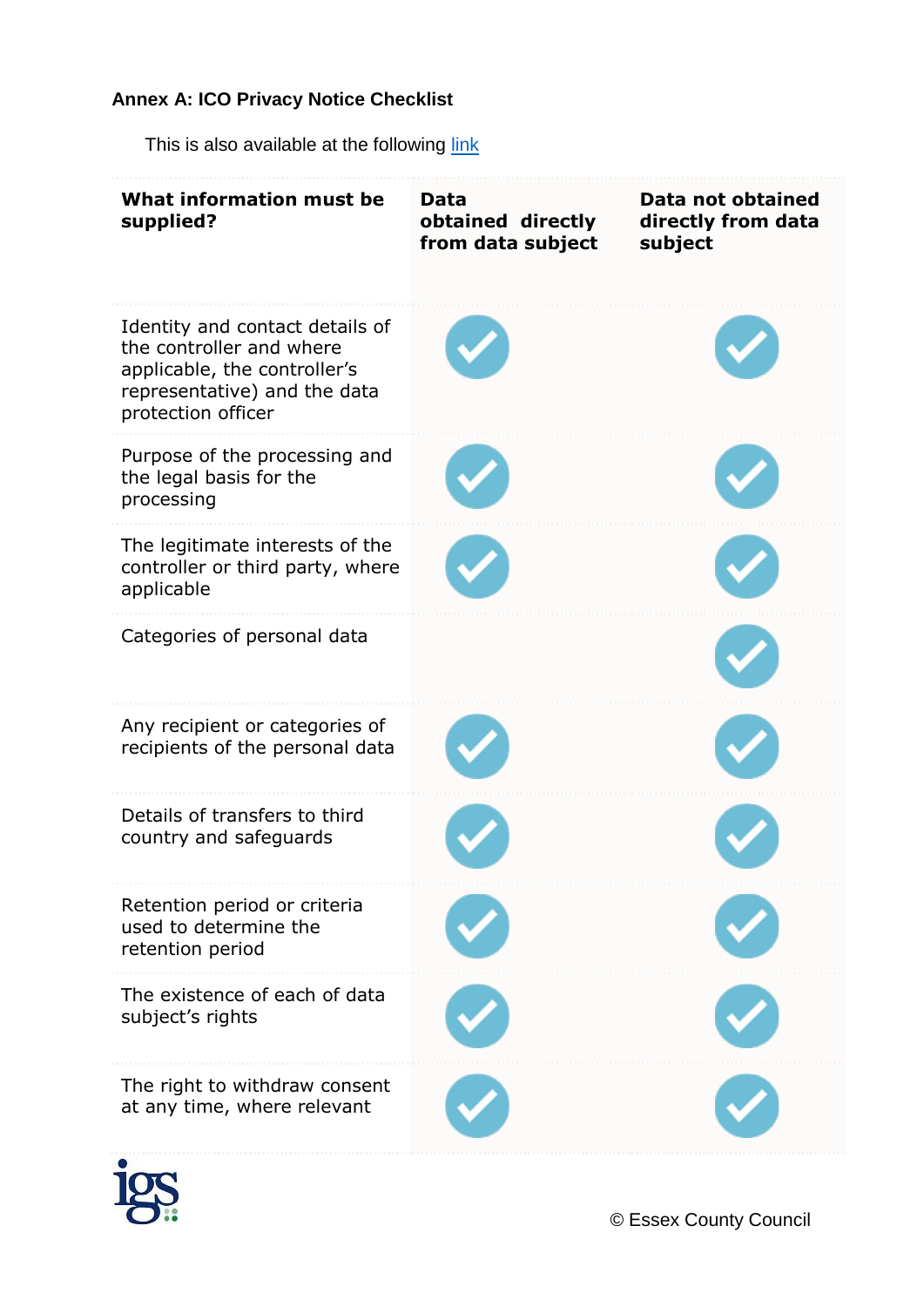| The right to lodge a complaint<br>with a supervisory authority                                                                                                                          |                                       |                                                                                                                                     |
|-----------------------------------------------------------------------------------------------------------------------------------------------------------------------------------------|---------------------------------------|-------------------------------------------------------------------------------------------------------------------------------------|
| The source the personal data<br>originates from and whether it<br>came from publicly accessible<br>sources                                                                              |                                       |                                                                                                                                     |
| Whether the provision of<br>personal data part of a<br>statutory or contractual<br>requirement or obligation and<br>possible consequences of<br>failing to provide the personal<br>data |                                       |                                                                                                                                     |
| The existence of automated<br>decision making, including<br>profiling and information about<br>how decisions are made, the<br>significance and the<br>consequences.                     |                                       |                                                                                                                                     |
|                                                                                                                                                                                         |                                       |                                                                                                                                     |
| When should information<br>be provided?                                                                                                                                                 | At the time the data<br>are obtained. | Within a reasonable<br>period of having<br>obtained the data<br>(within one month)                                                  |
|                                                                                                                                                                                         |                                       | If the data are used<br>to communicate with<br>the individual, at<br>the latest, when the<br>first communication<br>takes place; or |
|                                                                                                                                                                                         |                                       | If disclosure to<br>another recipient is<br>envisaged, at the<br>latest,<br>before the data are<br>disclosed.                       |

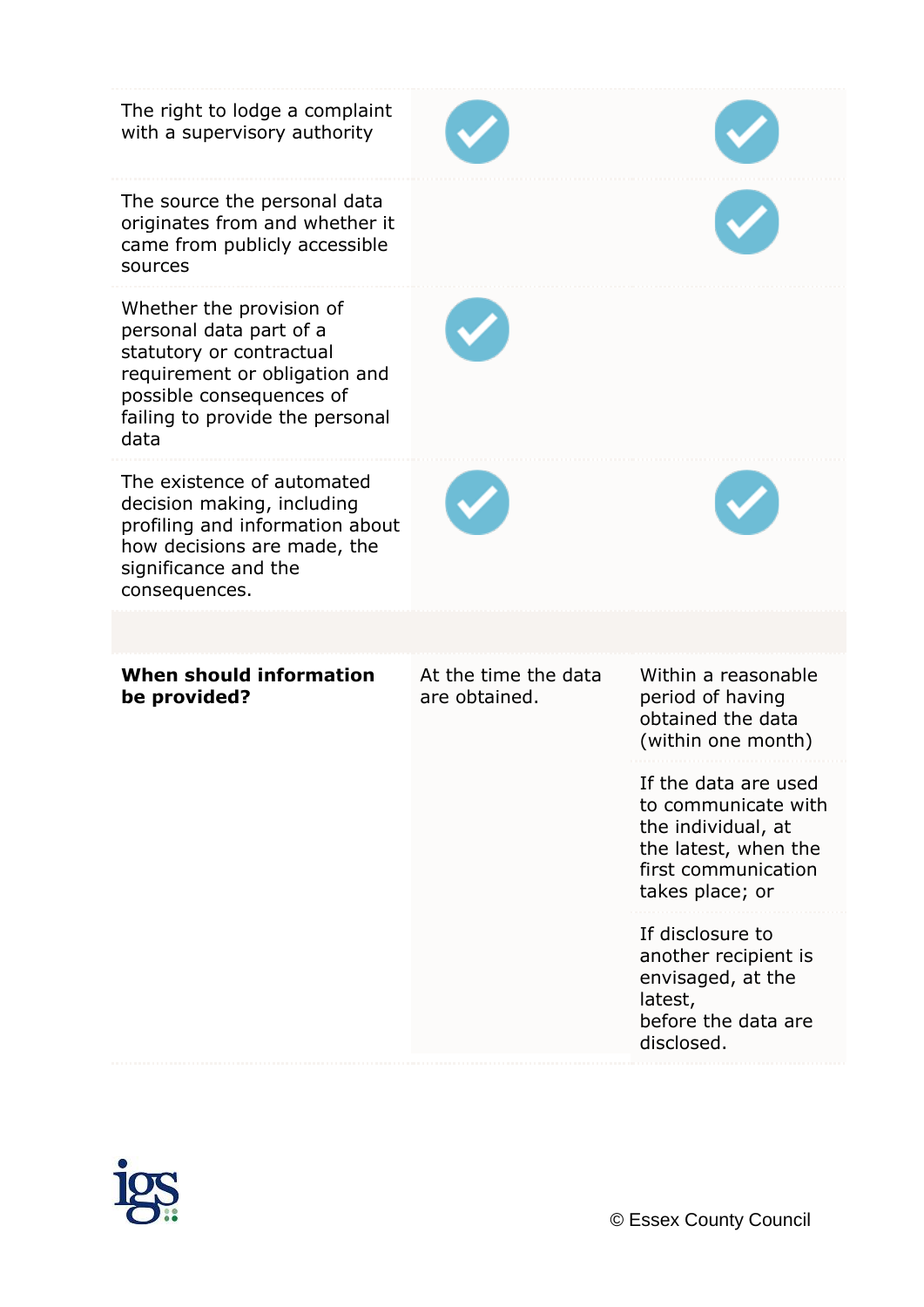#### <span id="page-7-0"></span>**Annex B: On-line General Privacy Statement**

Use this document as text for a website page which provides a basic commentary on how Privacy issues are handled in the school. Detailed Privacy Notices (Model templates at Annex C) should be linked from this page so that this content acts as an introduction to the further information contained on your Notices



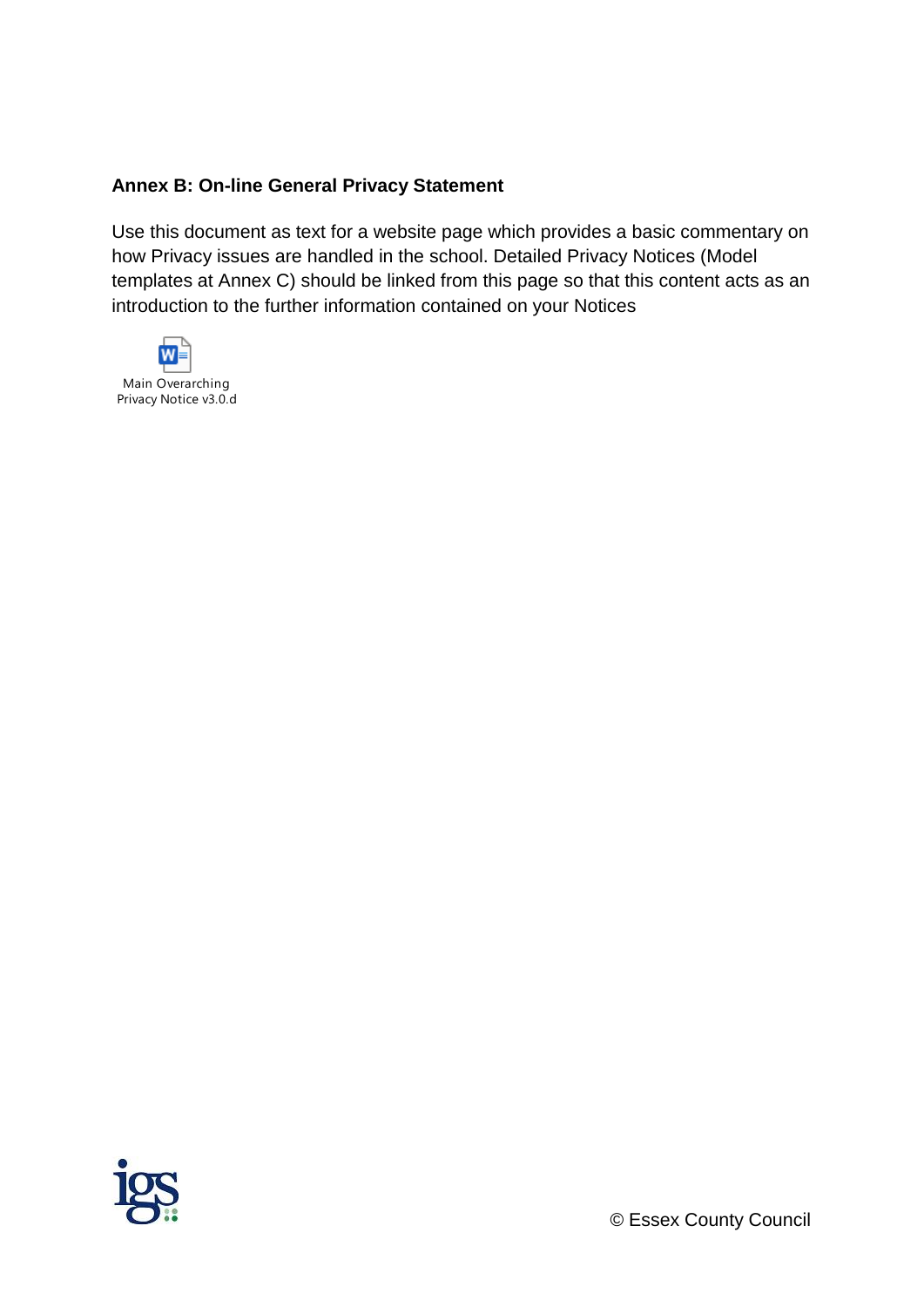# <span id="page-8-0"></span>**Annex C: Model Privacy Notices**

These are model Privacy Notices covering specific areas of data processing. Please note any comment boxes and remove before publishing. Each document, if relevant to your processing, should be published on your website with its own document or page web address so that you can easily provide links to a specific notice from any data collection forms.

| PN Managing<br>Security.docx               | Processing for Security purposes (e.g. CCTV, ID Cards)                                        |
|--------------------------------------------|-----------------------------------------------------------------------------------------------|
| 2C - SSPN -<br>Marketing activities.       | <b>Processing for Marketing Activities</b>                                                    |
| 2C - SSPN - School<br>photos and additior  | Processing for school photos and additional activities                                        |
| 2C - SSPN Delivery<br>of the curriculum an | Statutory Processing of Pupil and Parent data for delivery of<br>curriculum and pastoral care |
| PN<br>Employment.docx                      | Processing of Employee Data                                                                   |
| PN Governors.docx                          | Processing of Governor Data                                                                   |
| 2C-SSPN-<br>Managing volunteer             | Processing of school volunteer data                                                           |
| 2C - SSPN - Online<br>Payments.docx        | Processing of Online Payments                                                                 |
| 2C - SSPN -<br>Biometric use.docx          | Processing of Biometric Data                                                                  |
| PN Publishing<br>Pupils Coursework.c       | <b>Publishing Pupil Coursework</b>                                                            |